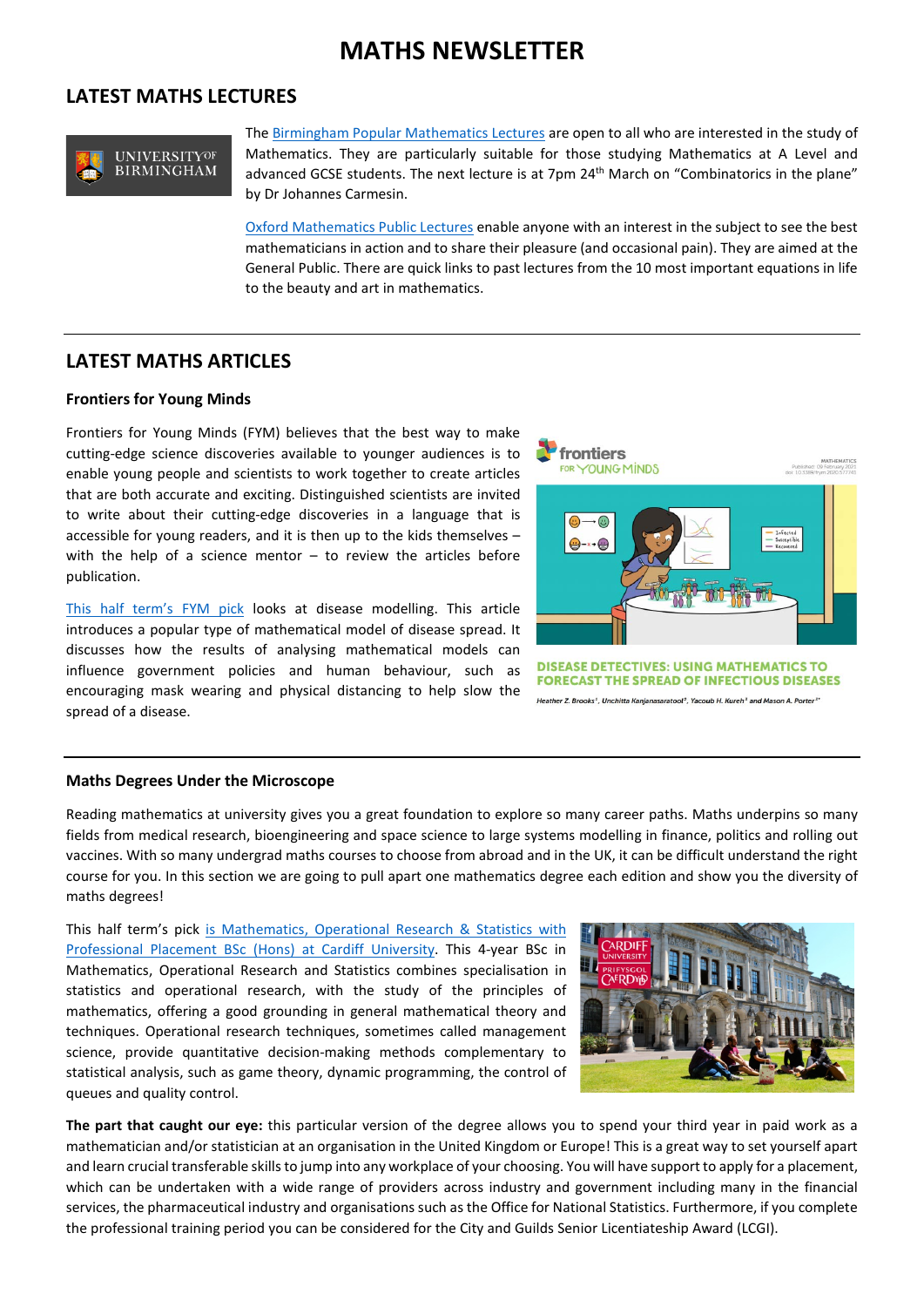## **LATEST MATHS COMPETITIONS**

In this half-terms newsletter we have three up and coming competitions to announce:- The David Harrison Prize, the Purple Comet! Maths Meet and the Intermediate Maths Challenge. For more information on entry criteria, submission and submission deadlines please contact Mr Oakley [cwo@shrewsbury.org.uk](mailto:cwo@shrewsbury.org.uk)

#### **David Harrison Prize 2021**

[David Harrison Prize](https://www.shrewsbury.org.uk/news/david-harrison-mathematics-prize) 2021. This prize is endowed by Mr. and Mrs. Peter Harrison in memory of their son David, who was Head of Mathematics from 1995 to 1996, and who tragically died in the mountains of Alaska in the Summer holidays of 1996. It is awarded for the best short presentation of a mathematical topic and is open to all pupils in the School, which is given to an audience of Third and Fourth Formers.

This is a great opportunity to talk about an area of mathematics that really interests you, with the aim to present your topic in a clear, interesting and entertaining way. Past winners have included such topics as 'All Artists are Mathematicians' which focused on the works of M.C. Escher and the mathematics of how he transformed the plane in his work 'Print Gallery' and The Mathematics of Love', a study on the likelihood of relationships lasting from looking at the interaction between the couples. Click [here](https://shrewsburyschool-my.sharepoint.com/personal/kmb_shrewsbury_org_uk/Documents/Documents/STEM_Newletter/David%20Harrison%20Prize%202019.pdf) for judging guide and some topic ideas to get you started.



#### **Purple Comet! Maths Meet**

[The Purple Comet! Math Meet](https://purplecomet.org/?action=information/summary) is a free, annual, international, online, team, mathematics competition designed for middle and high school students that has been held every year since 2003. Teams from one to six students compete by submitting solutions to a list of mathematics problems. There is a ten-day window during which teams may compete choosing a start time most convenient for them. The problems range in difficulty from fairly easy to extremely challenging. In 2016 over 12,000 students competed in over 3200 teams from 59 countries. This year's competition will be run from April 6-15<sup>th</sup>.



#### **Intermediate Mathematical challenge (IMC)**



Salopians carried out this year's paper in early February and the results are in! one-hundred and thirty pupils from across third, fourth and fifth form competed in this 60-minute, multiple-choice competition aimed at students across the UK, which encourages mathematical reasoning, precision of thought, and fluency in using basic mathematical techniques to solve interesting problems. Congratulations to all who took part and in particular, well done to Hazel M and Mico X for winning joint best in year and Kevin H who was awarded best in school. We look forward to seeing what you all can do in the following Kangaroo competition round on 18<sup>th</sup> March.

**United Kingdom Mathematics Trust**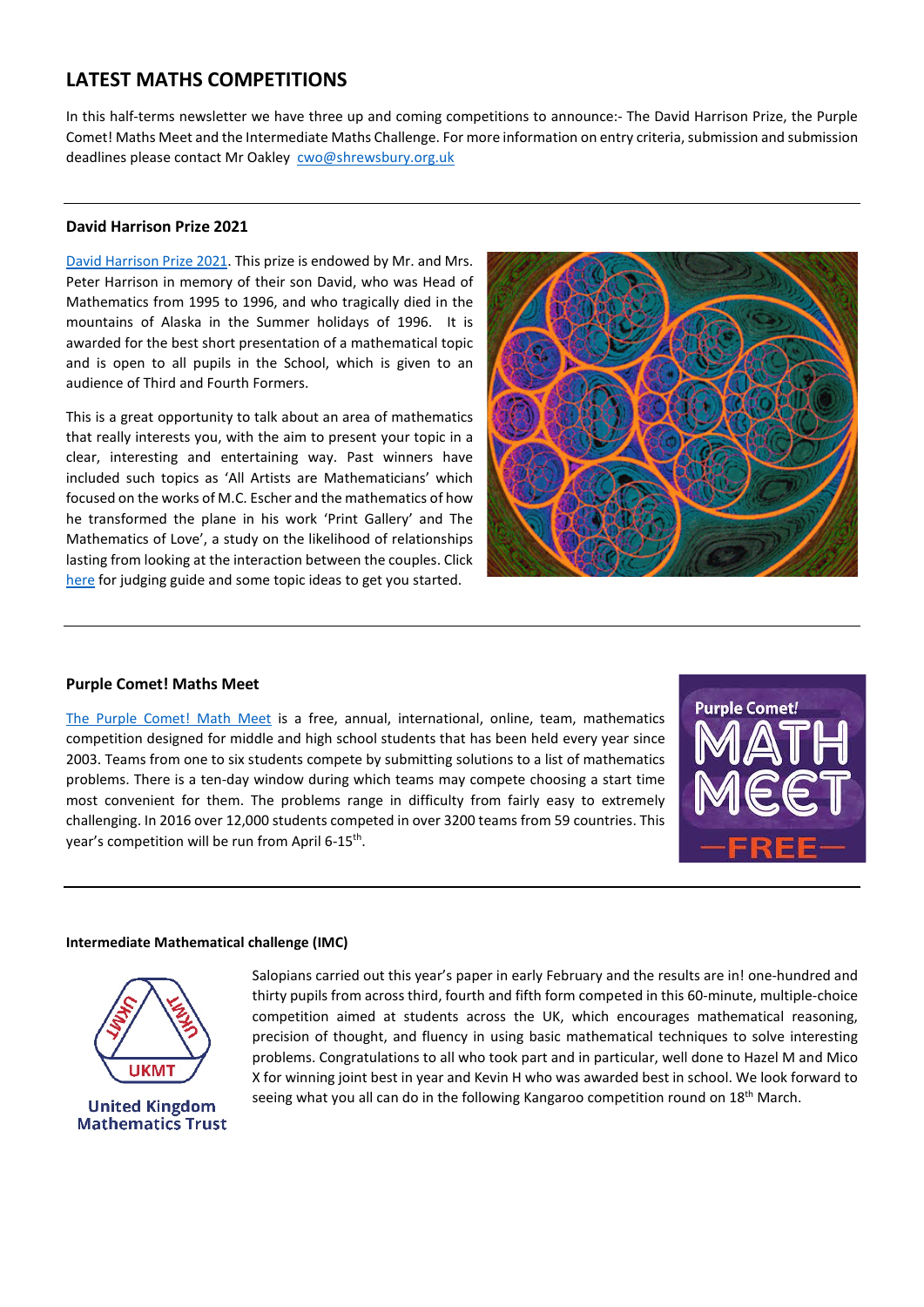## **LATEST STUDENT MATHS PROJECTS**

#### **Maths Modelling Challenge 2021**

The 4<sup>th</sup> form have been busy tackling the world's biggest problems with maths from modelling the environmental impact of a selfie to calculating the reduction in carbon emissions by moving to a more plant-based diet. This weeklong challenge saw students getting creative and flexing their maths skills to produce some fascinating and well thought out solutions to some of the most pressing problems of today.

Pupils worked in groups of 3 to break down these complex problems and translate them into equations that they could then solve using real life data that they had researched on the internet. This strategy saw pupils work out the amount of  $CO<sub>2</sub>$ emissions that would be saved if Britons reduced their annual meat intake by half.

Hattie A: *"My set's problem was the excessive amount of meat consumption in the world and what it's doing to our environment. We discovered that the meat consumed globally each year is 364 million tons and the land used for this is 43.23 million km2 . My group thought it would be a good idea to suggest that more people try going pescatarian to*  reduce the land that you use to rear farm animals so that we can grow trees to try to absorb as much CO<sub>2</sub> as we can."

Other groups modelling the environmental impact of their online social media activity, calculated the carbon emissions associated with their WhatsApp conversations by converting data usage and storage into power.

*Kate V: "During the past week, my set was separated into teams to produce a response to several specific questions regarding the environmental cost of a selfie, a pertinent element of today's digital technology use. We researched and calculated and discussed this ever-growing issue passionately to eventually present our Fermi mathematical models to another 4th form set. Having completed this refreshing project, I appreciate its advantages confidently. Not only did we develop teamwork and task designation - both increasingly useful skills in the real word and careers - I believe the paramount aspect of this open-ended problem was introducing and putting into perspective complex, mathematical calculations and research in a relatable way compressible to those who have not encountered it before. To illustrate, we found that the annual carbon dioxide emissions from selfie's to be just under 65 tons, and put this into perspective, calculating that we would need over 4.5 million trees to absorb this disturbing quantity. These are just two of the benefits I have noted in taking maths beyond the classroom through Fermi mathematical models, not to mention the carefully chosen topic concerning climate change which, on behalf of my team, I found very appropriate and inspiring appeal to the intersection between environmental science and mathematics."*

Finally, pupils working on the third challenge determined that we could spread a random acts of kindness around the world in just over a month. Students used exponential growth and logarithms, mathematics used to understand the spread of viruses, to model everyone in the world receiving a random act of kindness.

*Toby J, Otis R, Max W*: *"Random act of kindness could be seen as a disease or virus that is spread with every single interaction. We decided to start it on a small scale. We first worked how long it would take for everyone in class to shake each other's hand. We then established that we would need a more efficient way of solving the problem since it would take a long time to reach the larger population. Logarithms are the best way to solve exponential equations, we know that this since each time our answer will increase as the number of people do. We found out that it would take around 33 days for everyone in the world's hand to be shaken. I think that this was surprising since there is 8 billion people in the world. This project was interesting to do as it was a good change and was a different style of work."*